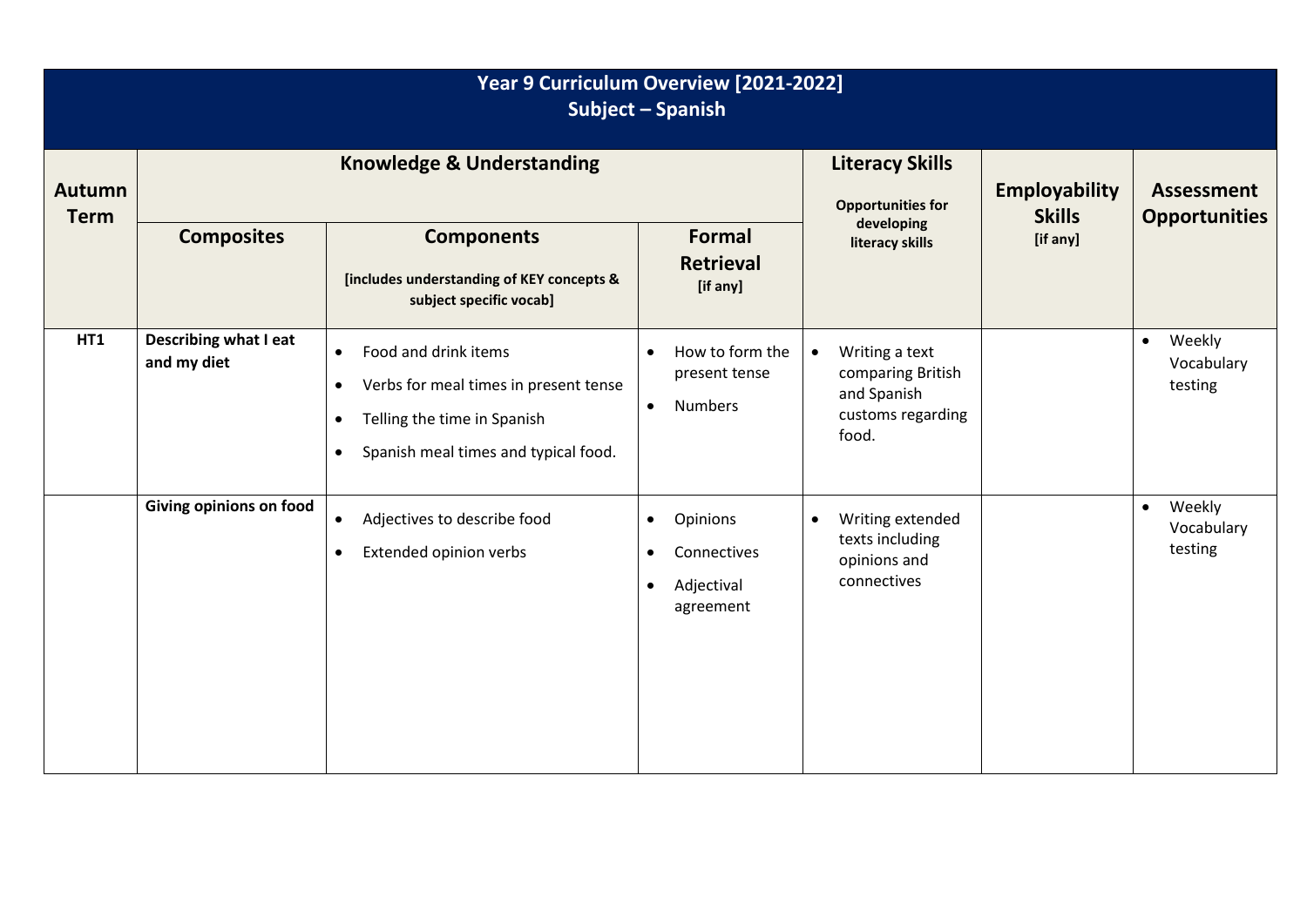|                 | <b>Using 3 tenses</b>                             | Shopping for a party in the future<br>$\bullet$<br>Describing a past meal<br>$\bullet$<br>The preterite tense<br>$\bullet$<br>Past tense time phrases<br>$\bullet$<br>How to use three tenses together<br>$\bullet$ | The future tense<br>$\bullet$<br>Future tense<br>$\bullet$<br>time phrases                                                        | Understanding<br>$\bullet$<br>unknown<br>vocabulary<br>Writing a longer<br>$\bullet$<br>text including<br>opinions and three<br>tenses                                                       | Faculty<br>$\bullet$<br>Vocabulary<br>test 1    |
|-----------------|---------------------------------------------------|---------------------------------------------------------------------------------------------------------------------------------------------------------------------------------------------------------------------|-----------------------------------------------------------------------------------------------------------------------------------|----------------------------------------------------------------------------------------------------------------------------------------------------------------------------------------------|-------------------------------------------------|
| HT <sub>2</sub> | Saying what type of<br>music I listen to          | Styles of music<br>$\bullet$<br>negatives<br>$\bullet$<br>Present tense verbs in all forms<br>$\bullet$<br>Connectives and reasons<br>$\bullet$<br>Time phrases<br>$\bullet$                                        | Adjectival<br>$\bullet$<br>agreement                                                                                              | Adjectival<br>$\bullet$<br>agreement<br>Understanding<br>$\bullet$<br>unknown<br>vocabulary<br>Writing a longer<br>$\bullet$<br>text including<br>opinions<br>Using connectives<br>$\bullet$ | <b>Formal Linear</b><br>$\bullet$<br>Assessment |
|                 | <b>Describing films and</b><br>what I watch on TV | Types of films and tv programs<br>$\bullet$<br>Vocabulary on the cinema<br>$\bullet$<br>Adjectives to describe tv and film<br>$\bullet$<br>Comparatives<br>$\bullet$                                                | Time phrases<br>$\bullet$<br>Present tense<br>$\bullet$<br>Leisure activities<br>$\bullet$<br>Use of three<br>$\bullet$<br>tenses |                                                                                                                                                                                              | Weekly<br>$\bullet$<br>Vocabulary<br>testing    |
|                 | Saying how I use social<br>media                  | Online activities<br>$\bullet$<br>Advantages and disadvantages of<br>$\bullet$<br>technology                                                                                                                        | Time phrases<br>$\bullet$<br>Present tense<br>$\bullet$<br>verbs                                                                  |                                                                                                                                                                                              | Faculty<br>$\bullet$<br>Vocabulary<br>test 2    |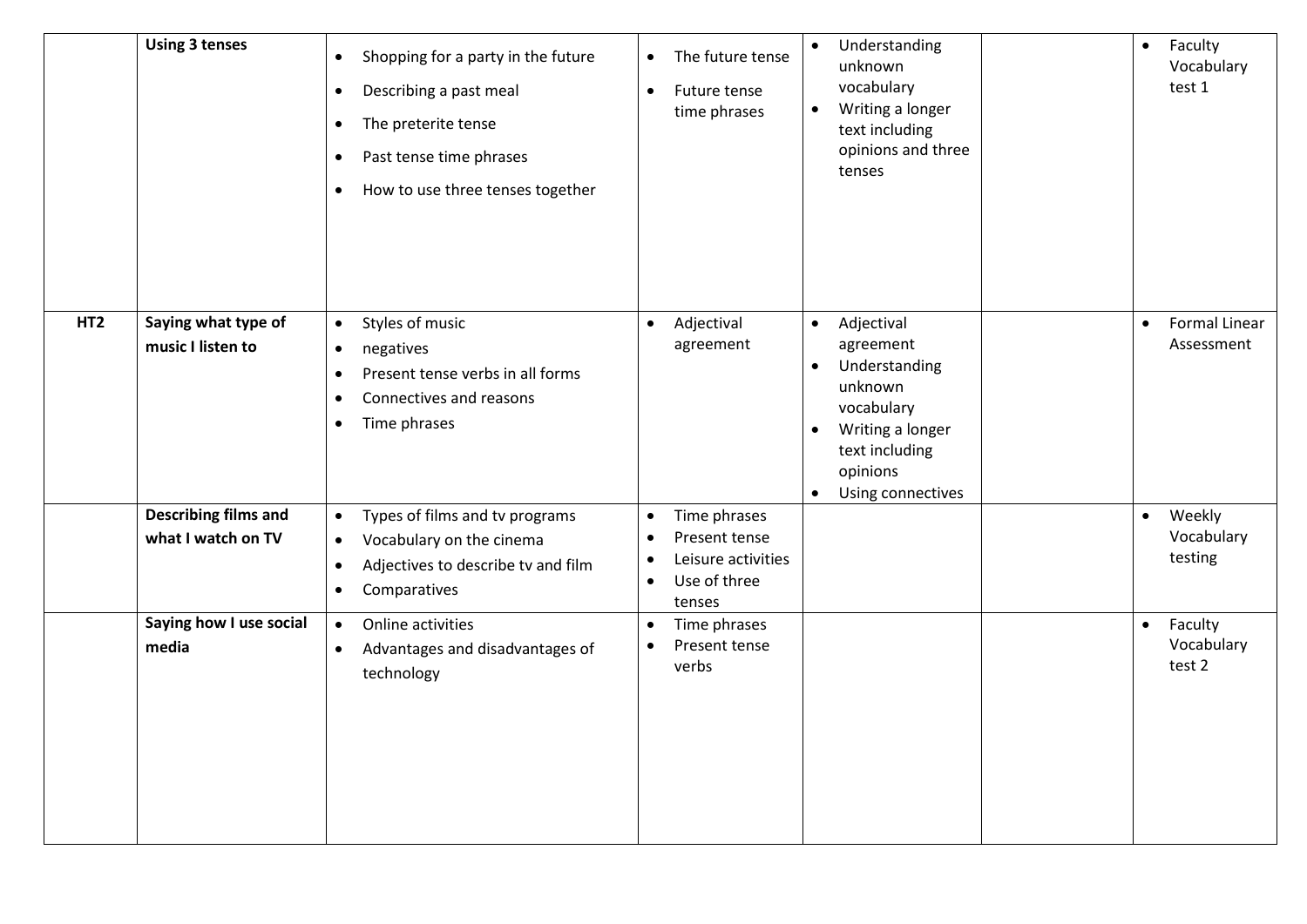| Year 9 Curriculum Overview [2021-2022]<br>Subject - Spanish |                                                                       |                                                                                                                                                                                         |                                                                                                                      |                                                                                                                                |                                       |                                                                     |  |  |
|-------------------------------------------------------------|-----------------------------------------------------------------------|-----------------------------------------------------------------------------------------------------------------------------------------------------------------------------------------|----------------------------------------------------------------------------------------------------------------------|--------------------------------------------------------------------------------------------------------------------------------|---------------------------------------|---------------------------------------------------------------------|--|--|
| <b>Spring</b><br><b>Term</b>                                | <b>Knowledge &amp; Understanding</b>                                  |                                                                                                                                                                                         |                                                                                                                      | <b>Literacy Skills</b><br><b>Opportunities for</b>                                                                             | <b>Employability</b><br><b>Skills</b> | <b>Assessment</b><br><b>Opportunities</b>                           |  |  |
|                                                             | <b>Composites</b>                                                     | <b>Components</b><br>[includes understanding of KEY concepts &<br>subject specific vocab]                                                                                               | Formal<br><b>Retrieval</b><br>[if any]                                                                               | developing<br>literacy skills                                                                                                  | [if any]                              |                                                                     |  |  |
| HT3                                                         | <b>Describing different</b><br>cities<br><b>Asking for directions</b> | Saying what there is and isn't in your<br>town<br>Using unas/unos and muchos/as<br>$\bullet$<br>Describing your town using<br>$\bullet$<br>comparatives<br>Different Spanish towns<br>٠ | Places in town<br>$\bullet$<br>Using hay and no<br>$\bullet$<br>hay<br>Adjectives to<br>$\bullet$<br>describe a town | Spelling and<br>$\bullet$<br>punctuation in a FL<br>Writing a short<br>$\bullet$<br>text<br>Using<br>$\bullet$<br>comparatives |                                       | Weekly<br>$\bullet$<br>Vocabulary<br>testing<br>Weekly<br>$\bullet$ |  |  |
|                                                             |                                                                       | Vocabulary to give directions<br>$\bullet$<br>Using tu or usted<br>$\bullet$<br>Asking questions<br>٠                                                                                   | Places around<br>$\bullet$<br>town                                                                                   |                                                                                                                                |                                       | Vocabulary<br>testing                                               |  |  |
|                                                             | Referring to plans in<br>town                                         | Revision of the verb ir in present<br>$\bullet$<br>tense<br>Making plans to go out in town at the<br>weekend                                                                            | Using the future<br>$\bullet$<br>tense<br>Telling time<br>$\bullet$                                                  |                                                                                                                                |                                       | Faculty<br>$\bullet$<br>Vocabulary<br>test 3                        |  |  |
| HT4                                                         | Learning about jobs                                                   | Different jobs<br>$\bullet$<br>Tasks at work<br>$\bullet$<br>Use of me gustaría to express future<br>$\bullet$<br>plans                                                                 | Opinions<br>$\bullet$<br>Present tense                                                                               |                                                                                                                                | • Use of FL in<br>future careers      | Faculty<br>$\bullet$<br>Vocabulary<br>test 4                        |  |  |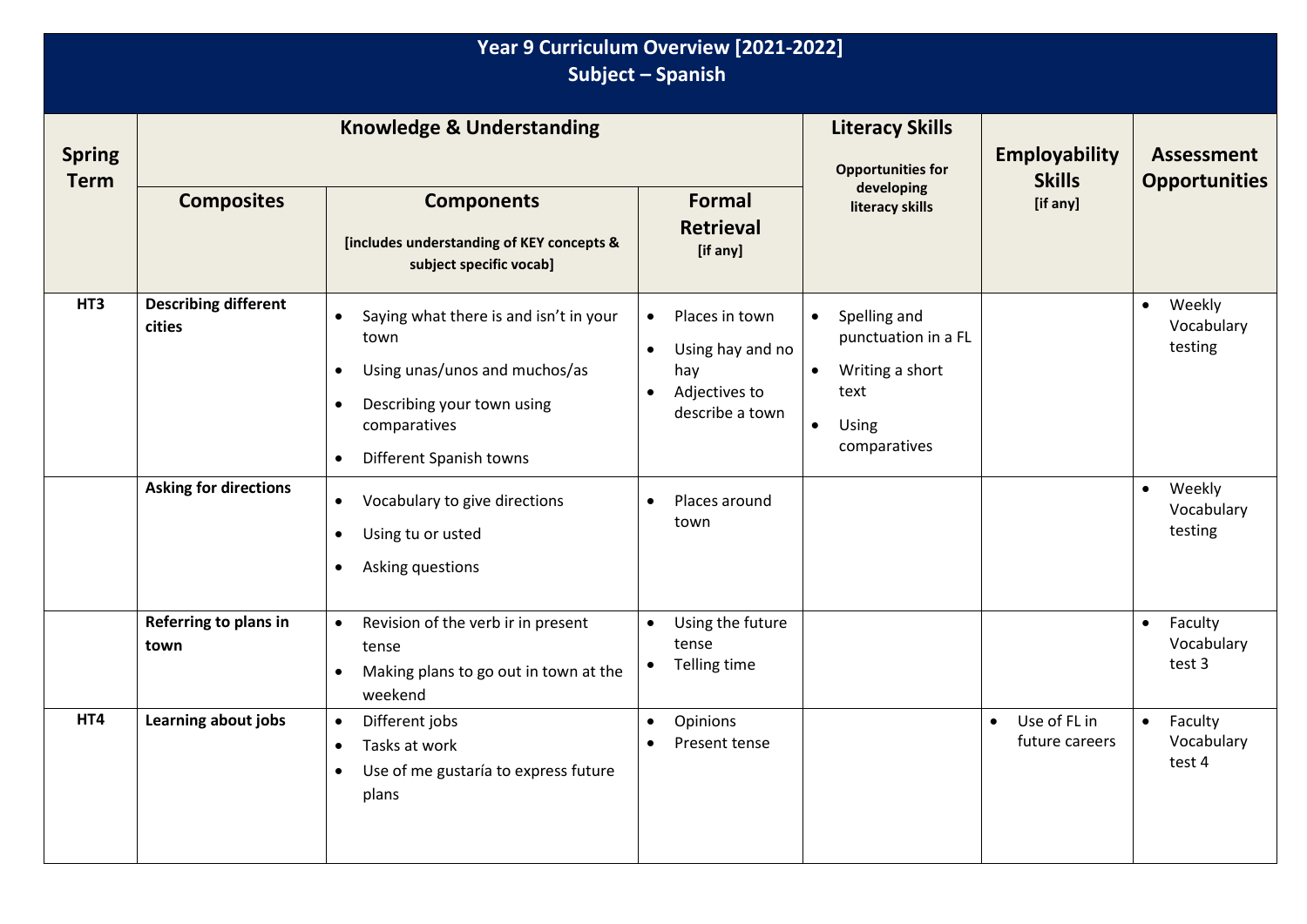| Year 9 Curriculum Overview [2021-2022]<br>Subject - Spanish |                                               |                                                                                                                                                       |                                                                                                                                                                                |                                                                                                                                                             |                                       |                                              |  |  |
|-------------------------------------------------------------|-----------------------------------------------|-------------------------------------------------------------------------------------------------------------------------------------------------------|--------------------------------------------------------------------------------------------------------------------------------------------------------------------------------|-------------------------------------------------------------------------------------------------------------------------------------------------------------|---------------------------------------|----------------------------------------------|--|--|
| <b>Summer</b><br><b>Term</b>                                | <b>Knowledge &amp; Understanding</b>          |                                                                                                                                                       |                                                                                                                                                                                | <b>Literacy Skills</b><br><b>Opportunities for</b>                                                                                                          | <b>Employability</b><br><b>Skills</b> | <b>Assessment</b><br><b>Opportunities</b>    |  |  |
|                                                             | <b>Composites</b>                             | <b>Components</b><br>[includes understanding of KEY concepts &<br>subject specific vocab]                                                             | <b>Formal</b><br><b>Retrieval</b><br>[if any]                                                                                                                                  | developing<br>literacy skills                                                                                                                               | [if any]                              |                                              |  |  |
| HT5                                                         | <b>Describing what I wear</b>                 | Clothes vocabulary<br>$\bullet$<br>The verb llevar<br>$\bullet$<br>Adjectives to describe clothes<br>$\bullet$                                        | Colours<br>$\bullet$<br>Adjectival<br>$\bullet$<br>agreement<br>Opinions<br>$\bullet$<br>Time phrases<br>$\bullet$                                                             |                                                                                                                                                             |                                       | Weekly<br>$\bullet$<br>Vocabulary<br>testing |  |  |
|                                                             | <b>Making plans for</b><br>weekend outfits    | Using future tense to say what I am<br>$\bullet$<br>going to wear<br>Use of the negative<br>$\bullet$<br>Description of sporting outfits<br>$\bullet$ | The future tense<br>$\bullet$<br>Vocab on clothes<br>$\bullet$                                                                                                                 |                                                                                                                                                             |                                       | Weekly<br>$\bullet$<br>Vocabulary<br>testing |  |  |
|                                                             | <b>Describing a past fancy</b><br>dress party | Using the past tense to describe<br>$\bullet$<br>unusual outfits<br>Creative writing<br>$\bullet$                                                     | Vocabulary on<br>$\bullet$<br>clothes<br>The past tense<br>$\bullet$                                                                                                           | Creative writing<br>$\bullet$                                                                                                                               |                                       | Faculty<br>$\bullet$<br>Vocabulary<br>test 5 |  |  |
| HT <sub>6</sub>                                             | <b>Describing my holiday</b><br>activities    | Describing different activities<br>$\bullet$<br>Saying what you can do in different<br>$\bullet$<br>places using 'se puede'                           | Adjectives<br>$\bullet$<br>Opinions<br>$\bullet$<br>Reasons<br>$\bullet$<br>Connectives<br>$\bullet$<br>Present tense<br>$\bullet$<br>verbs<br>Leisure activities<br>$\bullet$ | Using an extra<br>$\bullet$<br>tense to refer to<br>different time<br>frames<br>Understanding<br>$\bullet$<br>superlatives and<br>irregular<br>comparatives |                                       | Weekly<br>$\bullet$<br>Vocabulary<br>testing |  |  |
|                                                             | Using three tenses to<br>talk about holidays  | Holiday activities in three tenses<br>new time phrases in three tenses<br>$\bullet$                                                                   | Holiday activities<br>$\bullet$<br>Past and future<br>$\bullet$<br>tense                                                                                                       |                                                                                                                                                             |                                       |                                              |  |  |